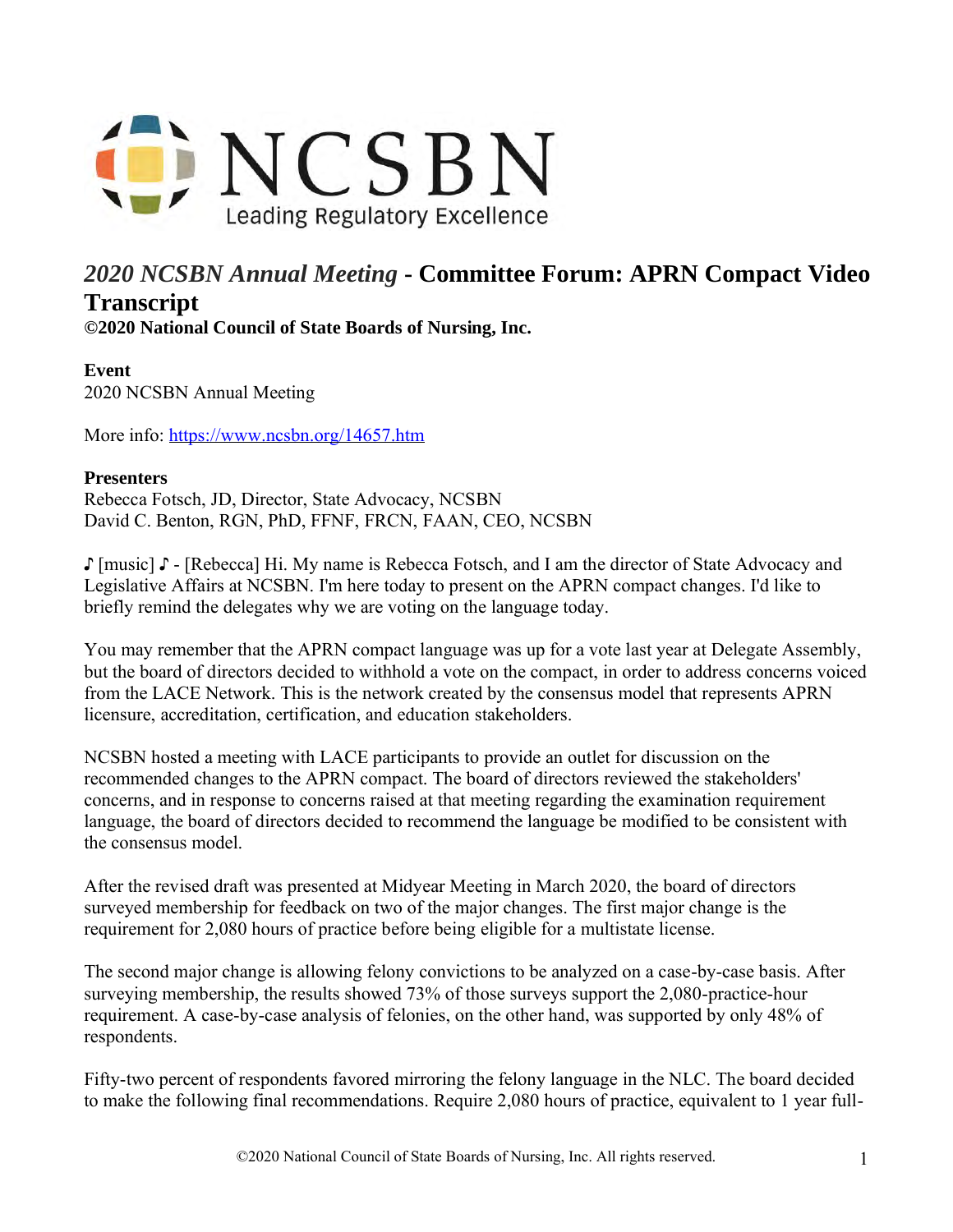time practice, as a requirement to be eligible for a multistate license. In keeping with compact law, it will be made clear that the compact will supersede all ancillary supervisory provisions in state law.

It will include uniform licensure requirements, modeled after the NLC and the APRN consensus model elements. This includes, passage of a national certification exam through national certification programs. Decrease the number of states required for the compact to become effective from 10 to 7.

Allow prescribing of non-controlled substances by multistate licensees. Maintain uniformity with the NLC in barring applicants with felonies from multistate licensure. Amend the compact to include an affirmative statement that the compact has no jurisdiction over a single-state license, and an individual can elect to apply for a single-state license, even if they qualify for a multistate license.

Additionally, there are some smaller recommendations, including providing the commission the power to issue an advisory opinion, clarifying the definitions of party state laws and encumbrance, and revise the finding and declarations to address the wide range of actors who benefit from the compact. Next, I'd like to spend a few minutes to discuss the 2,080-hour practice requirement, since I know there was some uneasiness about this language expressed at Midyear Meeting.

There are a few points that I think that it's important to stress. This is not a requirement for a transition to practice. It only requires practice hours. Those hours could be independent practice, if you are in an independent practice state, or a transition to practice hours if your state currently has a TTP in law.

But what is most important to stress is that the hours are requiring post-single-state licensure experience. It does not require that that experience be under a collaborative agreement or any other supervisory requirement. By way of example, if you are a state that has already enacted independent practice for APRNs, then once you join the compact, all of your licensed nurses who have already practiced for 2,080 hours will be eligible for a multistate license.

For those new APRNs who have not yet practiced 2,080 hours, they will need to meet that threshold before they can be eligible for a multistate license. In essence, the vast majority of APRNs in a state will be eligible to enjoy the benefits of a multistate license as soon as the state joins the APRN compact.

And for a small minority, those that have not yet practiced 2,080 hours, namely, new grads, their practice will remain the same as it is today until they meet that threshold. The purpose of the 2,080-hour requirement is to broaden the pool of states eligible to join the APRN compact.

While working to get the APRN compact enacted in states, we hit a major roadblock. Eleven states have enacted independent practice with no transition to practice. However, any state that has recently enacted independent practice has had to do so by including a transition to practice. The hours may vary, but the fact remains the same.

Nursing coalitions are finding it necessary to include a TTP in order to gain independent practice in state legislatures. It's a compromise that, while not ideal, has led to independent practice for APRNs in the majority of states over the last decade. There are currently 17 states that have enacted transitions to practice for one or more APRN roles for independent prescriptive authority, practice, or both.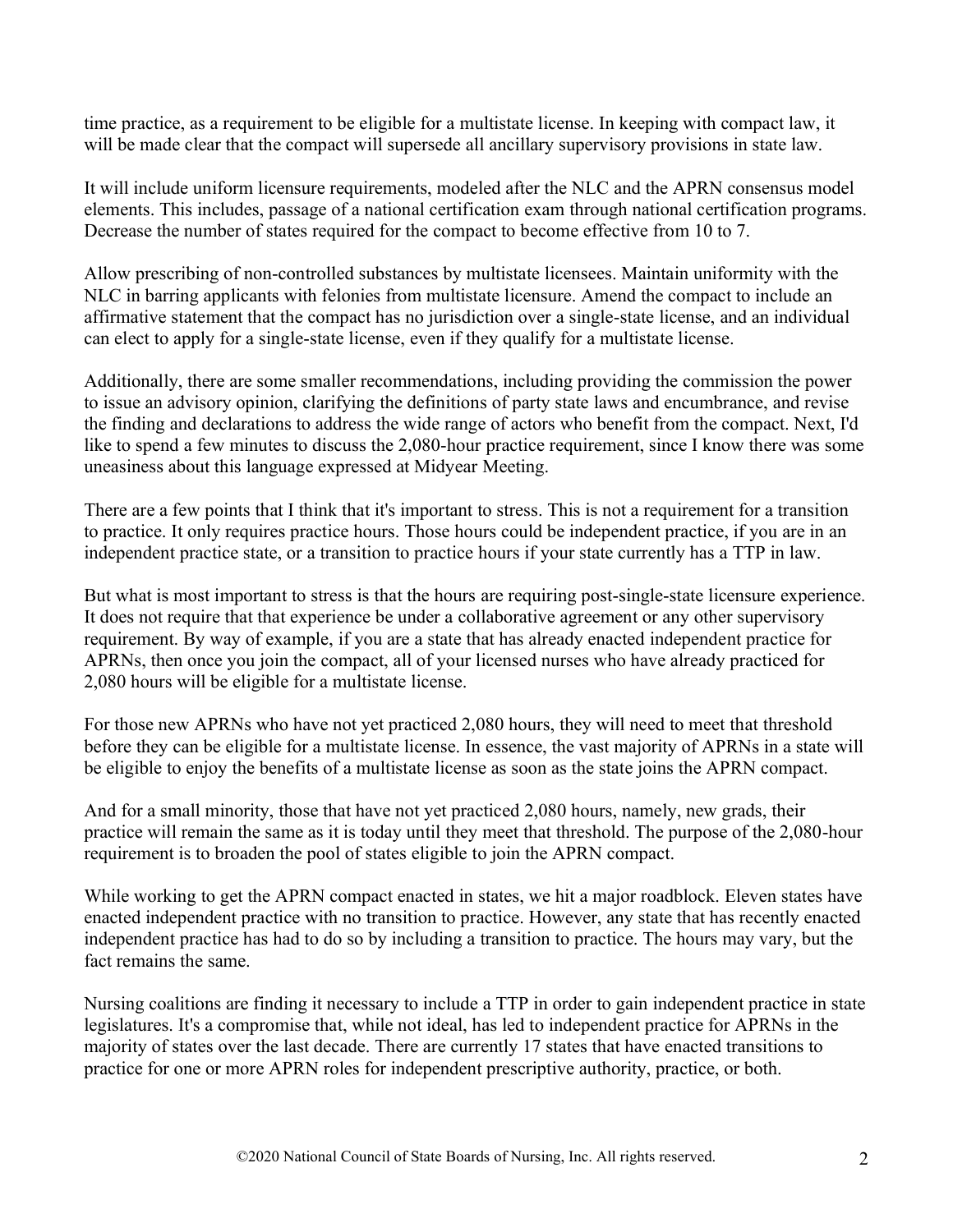The compromises were seen as necessary by nursing stakeholders to achieve independent practice, which leads to better access to care for patients. Unfortunately, or fortunately, depending on the way you look at it, compacts do not allow for much compromise or negotiation at the legislative level.

As we are all aware, compacts are contracts among states, and the language must remain substantially the same, so that every state agrees to the same terms of the contract. Due to this, the compromise needs to take place on the front end in order to achieve that final enactment.

While we wish we lived in a world with no transitions to practice, the reality is that not only do many states currently practice under TTPs, but legislative trends indicate that most, if not all restricted states, will use TTPs to gain independence in the near future. We include the 2,080-practice-hour requirement to expand the pool of states eligible to enact the compact today, and those that are likely to in the future.

Nursing coalitions and states have worked tirelessly to get their state's independent practice by making the practical compromise of a TTP. Accommodating those states by including a 2,080-hour practice requirement in order to increase the number of states able to join the compact is also a practical compromise to get the compact off the ground.

The change is not being made to appease physician groups, nor is it being made because we feel like fighting the physicians without the practice requirement will be too hard. The change is being made because we believe this is the best way to form an APRN compact, offer APRNs licensure mobility, and help provide patients with better access to care, something that NCSBN has been trying to accomplish for over 20 years.

Over the past months, the majority of states have waived the licensure requirements in response to the COVID-19 pandemic. It is now painfully obvious how urgent the need is for a mobile APRN workforce to provide patients with the access to care they so desperately need.

- [David] It is clear from the comments received that there is lack of clarity over why the changes regarding the 2,080 hours are necessary. With increased demand for telehealth practice, both for clinical and education purposes, there is a need to have a compact that facilitates consistent, speedy, safe, and accountable mobility and service delivery.

Let me be absolutely clear, without the 2,080 hours of experience, only 14 states will ever be able to join the compact. For 41 States and territories, it would be a near political impossibility to join the compact without introduction of the 2,080 hours requirement. Let me explain what the 2,080 hours of experience does. Firstly, it provides a pathway to achieving a compact nation by removing "stop at the border" to gain TTP hours, prior to practicing independently in TTP states.

But 92% of APRNs will meet the 2,080 hours requirement for a multistate license from Day 1 of a state joining the compact. Only newly qualified individuals without 2,080 hours of experience will not be eligible until they gain that experience. By introducing the 2,080 hours' experience requirement, we immediately increase the number of states able to join the compact from a maximum of 14 to 23.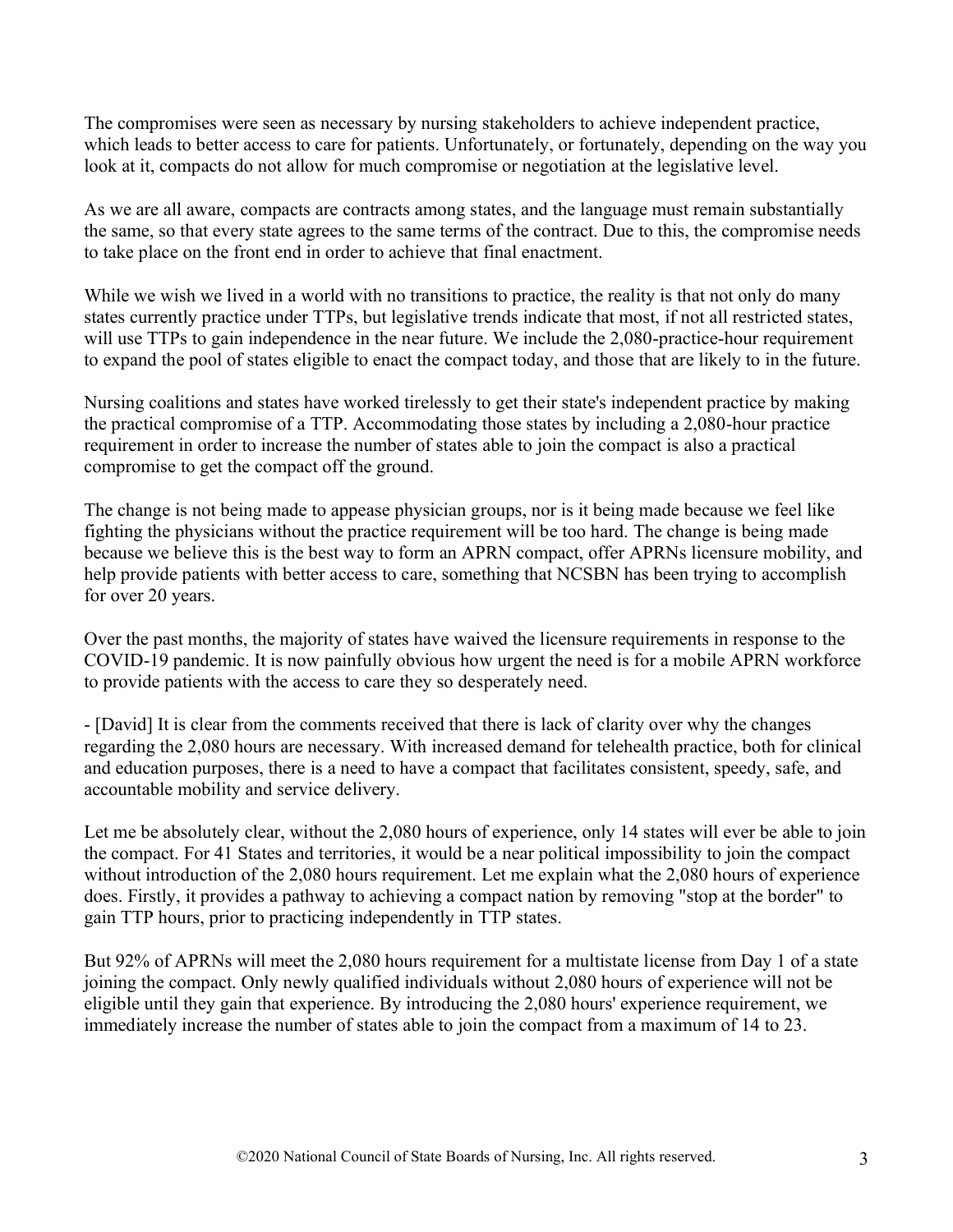Of the remaining 32 states, the 2,080 hours requirement would immediately help 9 states by addressing lengthy TTP requirements. In recent years, all states that have found a path to independent practice have included TTPs. So the 2,080 hours of experience will help limit the impact of these agreements.

Let me show you, in practical terms, what the 2,080 hours will do. Imagine that you have a compact, and Oregon is a member. Mary is a CNP working in Oregon and moves to New York. Oregon is a fullpractice state and a member of the compact. Mary has been working independently for five years.

Under Oregon law, there is no need for any collaborative agreements. Before joining the compact, Mary would need to undertake 360 hours of supervised practice before being able to work independently in New York. If New York joined the compact, Mary would just need to demonstrate that she has had 2,080 hours of experience, and would be able to work independently from Day 1.

Let's consider an example where Connecticut is a member of the compact. Adam, a CRNA, has had his license for six months. Connecticut requires a collaborative agreement for 2,000 hours and 3 years before granting independent practice. Before joining the compact, Adam would have to work another 2.5 years under a collaborative agreement.

After joining the compact, as Adam has already worked 6 months or 1040 hours, he would just need to work a further 6 months, under the existing state law, before he would get a compact license. Resulting from compact law supremacy, the need for a further two years of supervised practice is removed. Kathleen, an experienced CNP, has just taken up a position in a large multistate health system.

Her state of legal residence is a full-practice state, but the three facilities that she will be routinely deployed to is located in three states that require different collaborative agreements. Before the compact, Kathleen needs to meet all the requirements of holding a license in each of the four states.

This incurs considerable costs. The states have different re-licensure requirements, and the required collaborating agreements are of differing lengths. In one case, there is a geographic proximity requirement, and in another, the potential collaborating physician is about to retire. After the states join the compact, Kathleen obtains a multistate license as she has well over 2,080 hours of experience in her state of legal residence.

As she know has a multistate license, she works under a privilege to practice in the other three states without the need for any collaborating agreements, meeting different re-licensure requirements, or the cost of individual licenses. Finally, and let me summarize, these changes have no impact on APRNs' ability to obtain a single-state license or licenses.

When a state joins the implemented compact, 92% of APRNs are eligible for multistate licenses from Day 1. Without a compact, APRNs will continue to incur formidable delays and experience barriers to mobility. Having a compact in place facilitates safe deployment of staff into the state during times of public health emergency.

Proposed changes provide a pathway to achieving a compact nation, and facilitate mobility and modern treatment modalities. The redesigned compact reinforces the LACE model, provides a means of